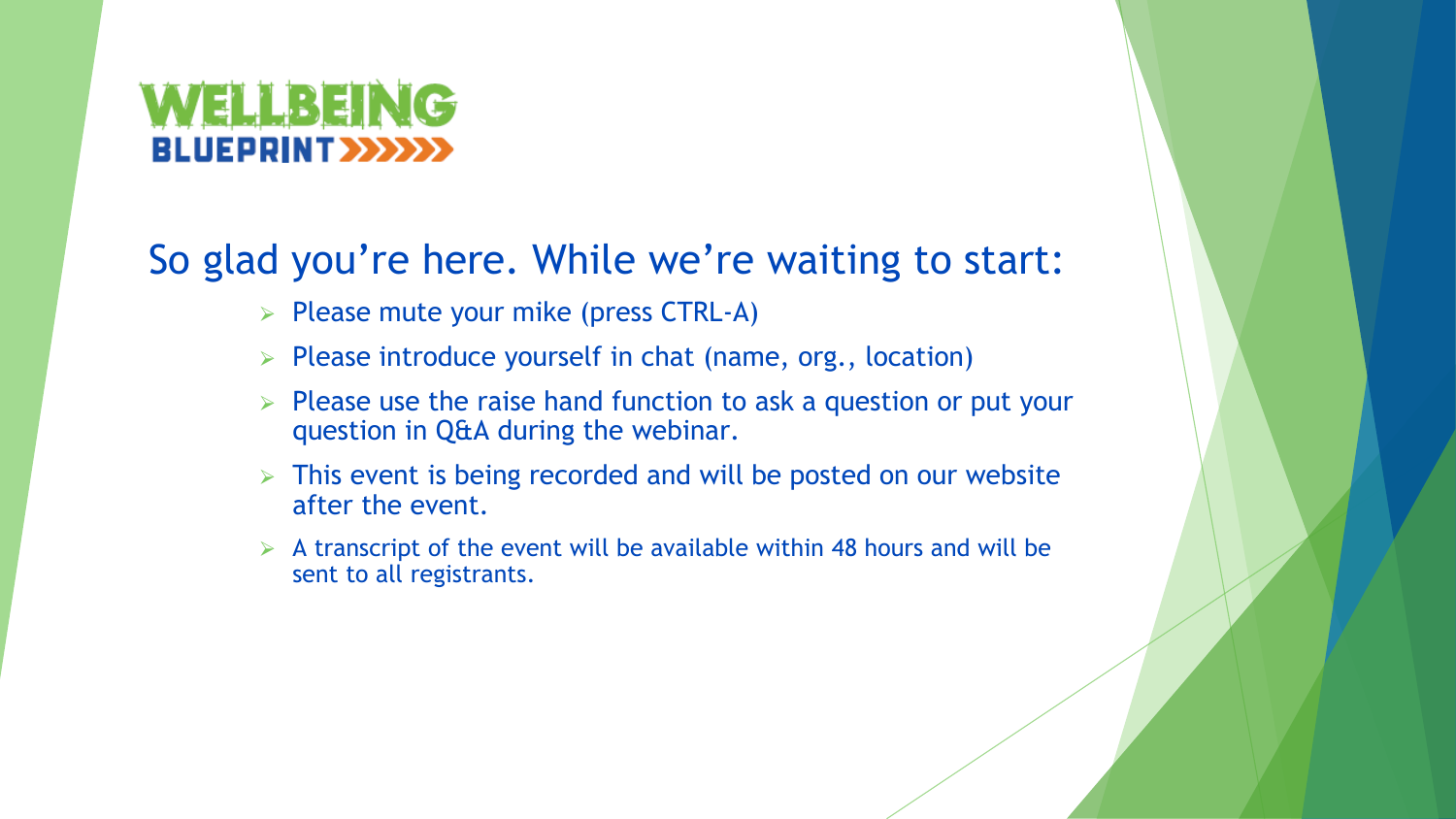

# **Centering Community: Shifting Power & Relationships**



**Speakers:**

► **Jeannette Bocanegra,** Justice for Families



► **José Faus,** Artist and community advocate



► **Josefa Scherer,** LifePath, Inc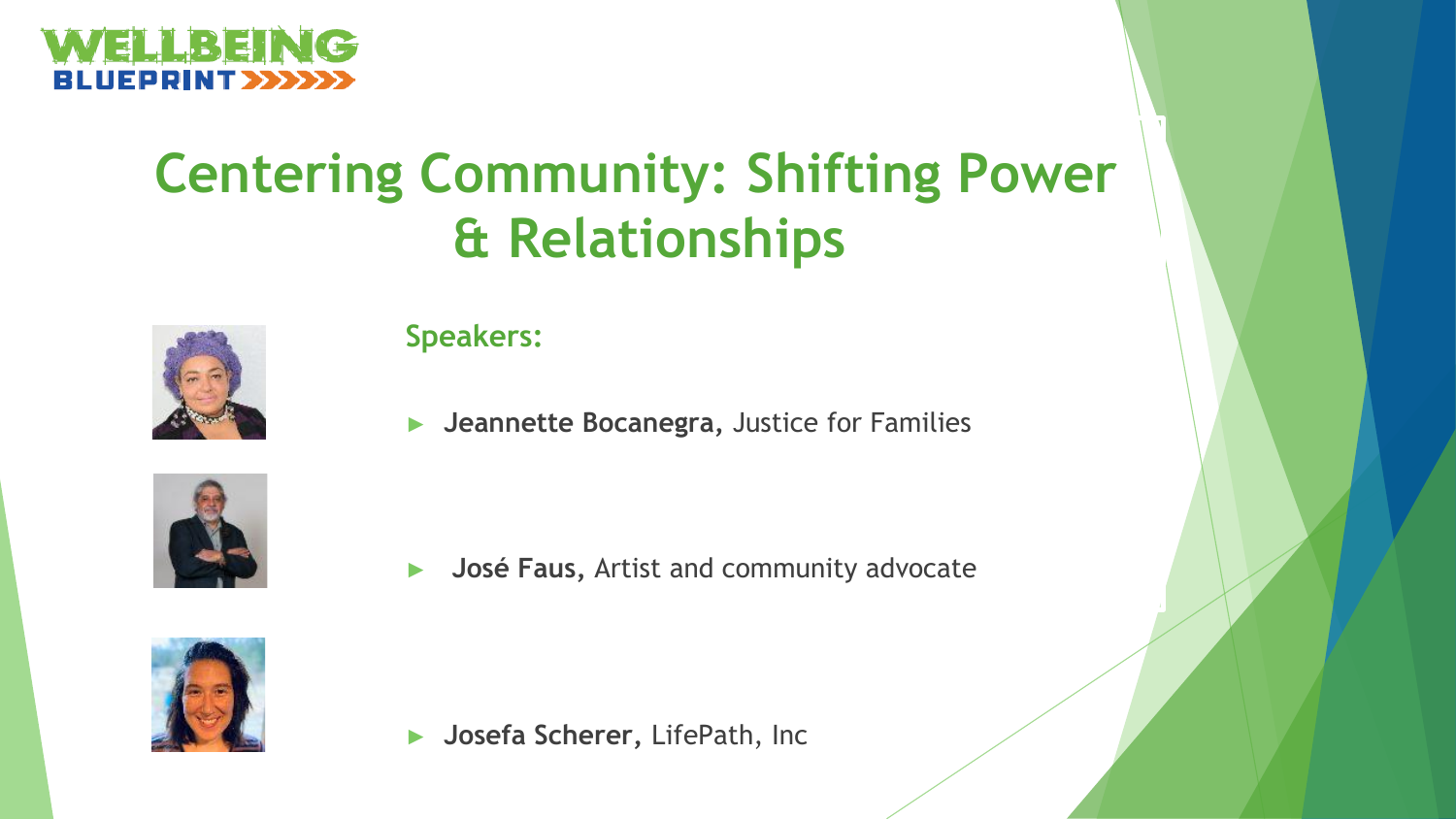## Resources

#### ►Effective Change Requires Proximate Leaders (SSIR)

Leaders who arise from the communities and issues they serve have the experience, relationships, data, and knowledge that are essential for developing solutions with measurable and sustainable impact

[https://ssir.org/articles/entry/effective\\_change\\_requires\\_proximate\\_leaders#](https://ssir.org/articles/entry/effective_change_requires_proximate_leaders)

#### ►Urban Institute Opportunity for All

In a series of essays, Urban Institute scholars, community leaders, and national experts are working together to explore how the federal government can help all neighborhoods become places of opportunity and inclusion. Although these essays address multiple policy areas, they all aim to end the systems that tie Americans' chances of success to their race or the place they grow up

<https://www.urban.org/opportunity-for-all>